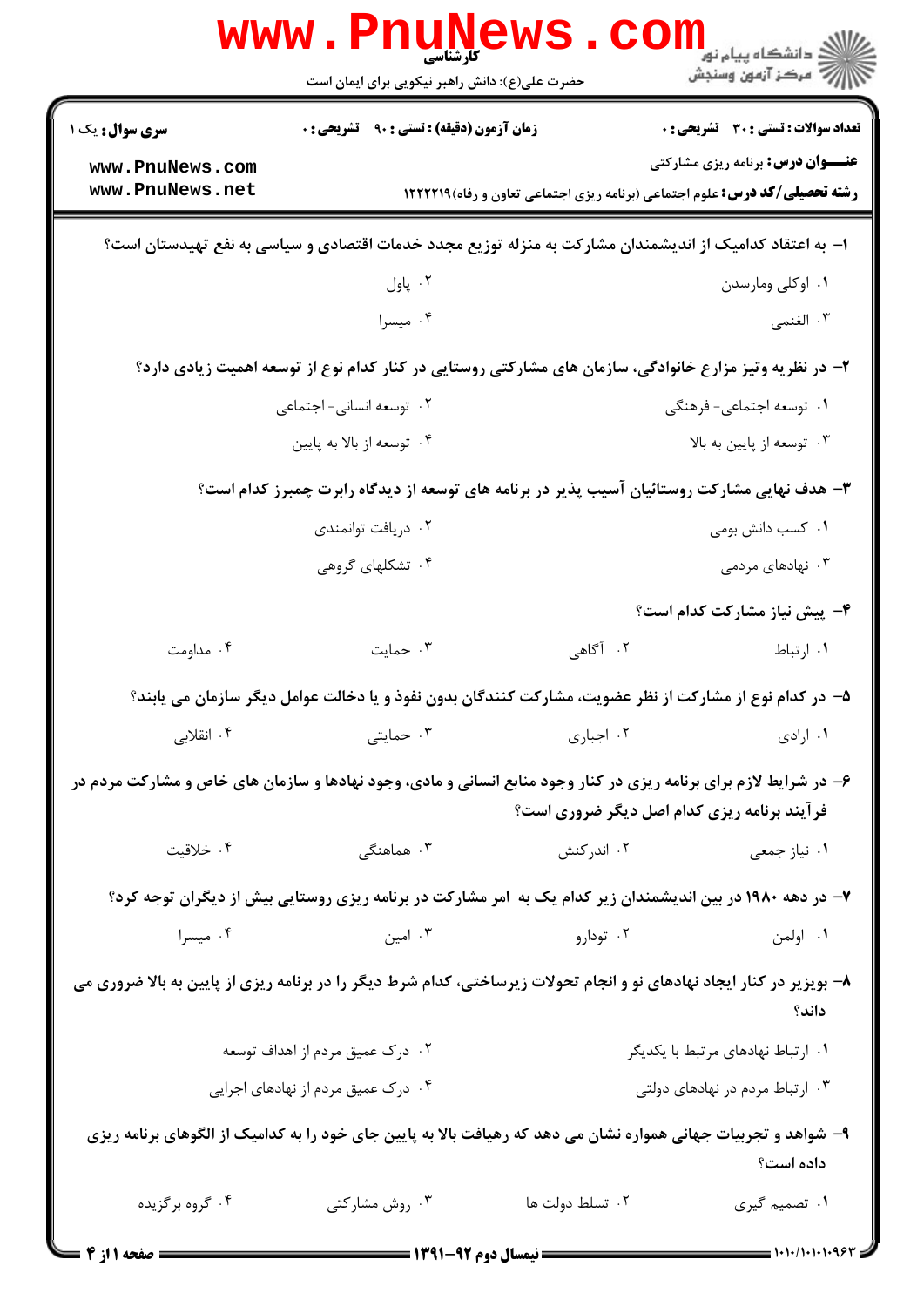|                                    | <b>www.Pnunet</b><br>حضرت علی(ع): دانش راهبر نیکویی برای ایمان است                                         | ڪ دانشڪاه پيام نور<br>ا∛ مرڪز آزمون وسنجش                                                                                      |  |  |  |  |  |
|------------------------------------|------------------------------------------------------------------------------------------------------------|--------------------------------------------------------------------------------------------------------------------------------|--|--|--|--|--|
| <b>سری سوال :</b> ۱ یک             | <b>زمان آزمون (دقیقه) : تستی : ۹۰ قشریحی : 0</b>                                                           | تعداد سوالات : تستي : 30 ٪ تشريحي : 0                                                                                          |  |  |  |  |  |
| www.PnuNews.com<br>www.PnuNews.net |                                                                                                            | <b>عنـــوان درس:</b> برنامه ریزی مشارکتی<br><b>رشته تحصیلی/کد درس:</b> علوم اجتماعی (برنامه ریزی اجتماعی تعاون و رفاه)1۲۲۲۱۹ ا |  |  |  |  |  |
|                                    | +۱− ریشه آغازین دست یابی به روش PRA با شروع و گسترش روش های مشارکتی در کدام دهه بود؟                       |                                                                                                                                |  |  |  |  |  |
| $19\lambda\Delta$ .                | $191 \cdot .7$                                                                                             | 199.1<br>$19Y - 5Y$                                                                                                            |  |  |  |  |  |
|                                    |                                                                                                            | 11- مهمترین منبع در شکل گیری PRA کدام است؟                                                                                     |  |  |  |  |  |
|                                    | ۰۲ ارزیابی روش مزرعه                                                                                       | ۰۱ ارزیابی سریع روستایی                                                                                                        |  |  |  |  |  |
|                                    | ۰۴ روش اکوسیستمی                                                                                           | ۰۳ تحقیقات مشارکتی                                                                                                             |  |  |  |  |  |
|                                    |                                                                                                            | ۱۲- منظور از اصل تعادل بهینه در روش ارزیابی مشارکتی روستایی چیست؟                                                              |  |  |  |  |  |
|                                    | ۰۱ مشارکت نخبگان ضرورت دارد به شرط این که در زمان اندکی انجام شود.                                         |                                                                                                                                |  |  |  |  |  |
|                                    |                                                                                                            | ۰۲ باید با ترکیب روش خاص با کمنرین هزینه بیشترین نفع حاصل شود                                                                  |  |  |  |  |  |
|                                    |                                                                                                            | ۰۳ هزینه های یادگیری از اجتماع را با صداقت اطلاعات مرتبط می داند.                                                              |  |  |  |  |  |
|                                    |                                                                                                            | ۰۴ ابزارها و روش های دقیق عمق و معنای بیشتری به اطلاعات می دهد.                                                                |  |  |  |  |  |
|                                    |                                                                                                            | ۱۳- تفاوت روش ارزیابی سریع روستایی با روش مشارکتی در چیست؟                                                                     |  |  |  |  |  |
|                                    | ۰۱ در روش ارزیابی سریع روستایی افراد خارج از روستا پس از جمع آوری اطلاعات از روستا خارج می شوند.           |                                                                                                                                |  |  |  |  |  |
|                                    | ۰۲ در روش ارزیابی سریع روستایی افراد روستایی محقق و جمع آوری کننده اطلاعات به حساب می آیند.                |                                                                                                                                |  |  |  |  |  |
|                                    | ۰۳ در ارزیابی سریع تنها ماموران دولتی تمام فرایند تحقیق، تجزیه و تحلیل و ارائه راه حل را بر عهده دارند.    |                                                                                                                                |  |  |  |  |  |
|                                    | ۰۴ در روش ارزیابی سریع روستایی پژوهشگران محلی نقش اصلی را در جمع آوری اطلاعات بر عهده دارند.               |                                                                                                                                |  |  |  |  |  |
|                                    |                                                                                                            | ۱۴- مهمترین نقش پژوهشگران در روش های مشارکتی کدام است؟                                                                         |  |  |  |  |  |
| ۰۴ تحلیل روش                       | ۰۲ تسهیل گری<br>۰۳ انجام تحقیق                                                                             | ۰۱ آموزش مردم                                                                                                                  |  |  |  |  |  |
|                                    | ۱۵– کدام ابزار چند منظوره توانمندی خاصی در تولید تصاویر از جنبه های مختلف یک واقعیت را دارد؟               |                                                                                                                                |  |  |  |  |  |
|                                    | ۰۲ نقشه کشی مطالعاتی                                                                                       | ۰۱ نقشه کشی اجرایی                                                                                                             |  |  |  |  |  |
|                                    | ۰۴ نقشه کشی مشارکتی                                                                                        | ۰۳ نقشه کشی اجتماعی                                                                                                            |  |  |  |  |  |
|                                    | ۱۶- در کدام روش از تکنیک های PRA ، احساس و ادراک مردم در باره خصوصیات و سلسله مراتب ثروت و فقر در یک منطقه | مورد استفاده قرار می گیرد؟                                                                                                     |  |  |  |  |  |
| ۰۴ امتداد زمانی                    | ۰۳ ماتریس جدید<br>۰۲ تصاویر آینده                                                                          | ۰۱ تحليل معيشت                                                                                                                 |  |  |  |  |  |
|                                    |                                                                                                            |                                                                                                                                |  |  |  |  |  |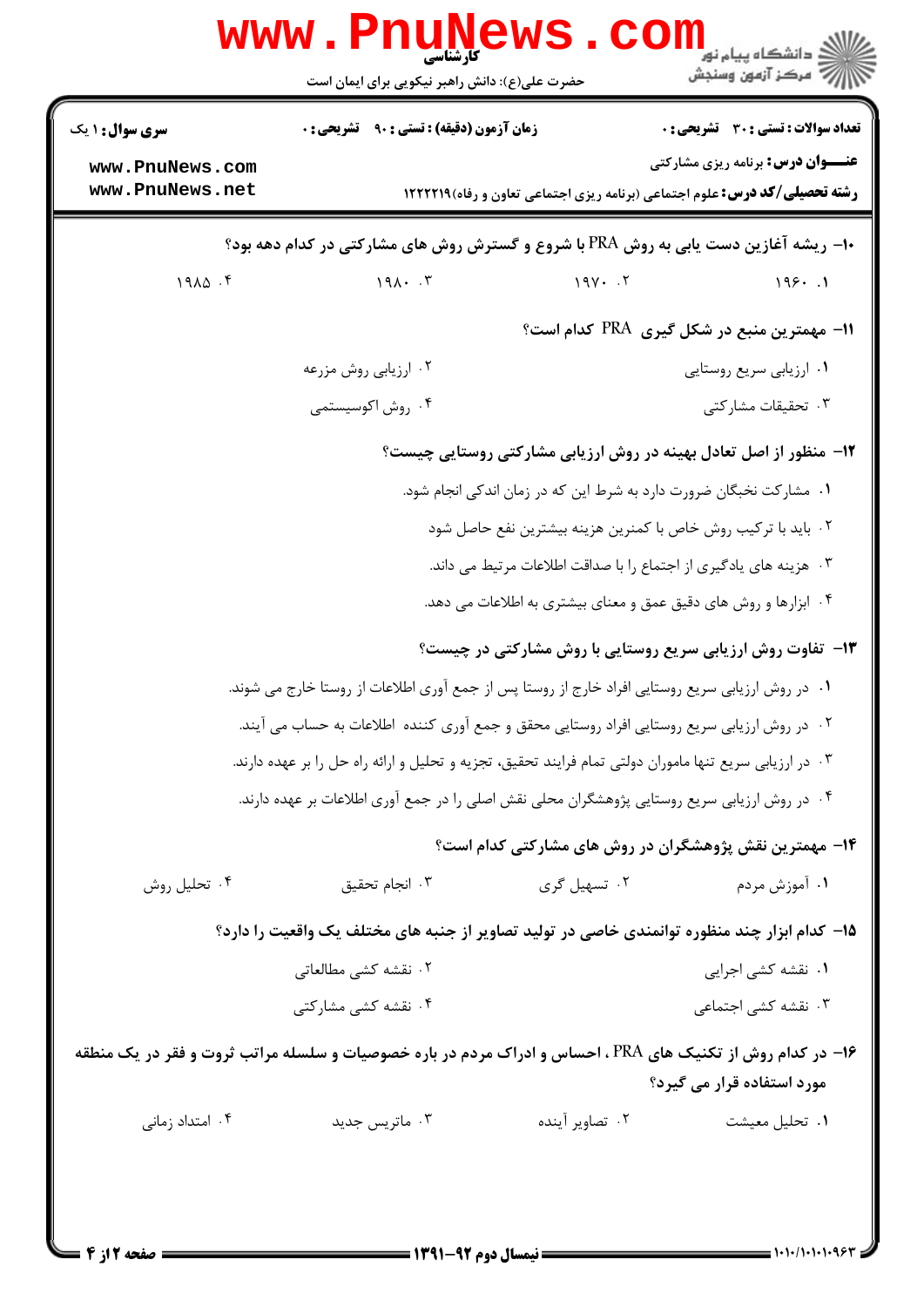|                                                                                                                                | <b>www.PnuNews</b><br>کارشناسی<br>حضرت علی(ع): دانش راهبر نیکویی برای ایمان است            |                  | <b>الارد</b><br>الاقتصاء پيام نور<br>الاقتصاد آزمون وسنجش                                 |  |
|--------------------------------------------------------------------------------------------------------------------------------|--------------------------------------------------------------------------------------------|------------------|-------------------------------------------------------------------------------------------|--|
| <b>سری سوال : ۱ یک</b>                                                                                                         | <b>زمان آزمون (دقیقه) : تستی : ۹۰ تشریحی : 0</b>                                           |                  | <b>تعداد سوالات : تستی : 30 ٪ تشریحی : 0</b>                                              |  |
| www.PnuNews.com                                                                                                                |                                                                                            |                  | <b>عنـــوان درس:</b> برنامه ریزی مشارکتی                                                  |  |
| www.PnuNews.net                                                                                                                |                                                                                            |                  | <b>رشته تحصیلی/کد درس:</b> علوم اجتماعی (برنامه ریزی اجتماعی تعاون و رفاه) ۱۲۲۲۲۱۹        |  |
| ۱۷− در کدام روش PRA تحلیل مشکلات و تجزیه و تحلیل آن از طریق روابط داخلی بین عوامل صورت می پذیرد؟                               |                                                                                            |                  |                                                                                           |  |
|                                                                                                                                | ۰۲ تجزیه و تحلیل درخت مشکل                                                                 |                  | ۰۱ کشف راه حل های جایگزین                                                                 |  |
|                                                                                                                                | ۰۴ جمع أوري كارت هاي امتياز                                                                |                  | ۰۳ تجزیه و تحلیل بی تفاوتی ها                                                             |  |
| ۱۸– برای اولین بار واژه  N.G.O  در ادبیات برنامه ریزی اجتماعی- اقتصادی در کدام قطنامه در فوریه ۱۹۷۰ مورد استفاده قرار<br>گرفت؟ |                                                                                            |                  |                                                                                           |  |
|                                                                                                                                | ۰۲ شورای اجتماعی سازمان ملل متحد                                                           |                  | ۰۱ شورای مرکزی سازمان ملل متحد                                                            |  |
|                                                                                                                                | ۴. شورای اجتماعی تجارت جهانی                                                               |                  | ۰۳ شورای فرهنگی سازمان یونسکو                                                             |  |
|                                                                                                                                |                                                                                            |                  | ۱۹– درکدامیک از سازمان های غیر دولتی، فقر را پیامد فرایندهای سیاسی قلمداد می نمایند؟      |  |
| ۰۴ توسعه نگري                                                                                                                  | ۰۳ انسانی محوری                                                                            | ۰۲ توانمند سازی  | ٠١ رفاه اجتماعي                                                                           |  |
|                                                                                                                                |                                                                                            |                  | ۲۰- منظور از معیار یکپارچکی درانتخاب پروژه های اجرایی کدام است ؟                          |  |
|                                                                                                                                | ۰۱ ارتباط، پیوستگی و انسجام مسائل و مشکلات در تامین اعتبار پروژه های عمرانی اهمیت دارد.    |                  |                                                                                           |  |
|                                                                                                                                | ۰۲ در اجرایی تمامی پروژه ها بایستی منافع تمامی اقشار به خصوص ساکنین شهرها مدنظر قرار گیرد. |                  |                                                                                           |  |
|                                                                                                                                | ۰۳ ارتباط و پیوستگی مسائل اقتصادی ، اجتماعی و زیست محیطی در پروژه باید لحاط شده باشد.      |                  |                                                                                           |  |
| ۰۴ در اجرایی پروژه تمامی بخش های اقتصادی بصورت یکپارچه مشارکت و حضور داشته باشند.                                              |                                                                                            |                  |                                                                                           |  |
| <b>۲۱</b> - یکی از مهمترین مشکلات در تنوع انواع برنامه یزی در ایران کدام است؟                                                  |                                                                                            |                  |                                                                                           |  |
|                                                                                                                                | ۰۲ عدم ارتباط بودجه ای                                                                     |                  | ۰۱ عدم ارتباط منطقی با هم                                                                 |  |
|                                                                                                                                | ۰۴ عدم ارتباط سازمانی                                                                      |                  | ۰۳ عدم ارتباط ارگانیک                                                                     |  |
|                                                                                                                                |                                                                                            |                  | ۲۲- ً نظام غیر متمرکز اداری و مشارکت در اداره امور روستا از چه زمانی در ایران آغاز گردید؟ |  |
| ۰۴ عصر قاجاریه                                                                                                                 | ۰۳ دولت صفویه                                                                              | ۰۲ انقلاب اسلامی | ۰۱ انقلاب مشروطه                                                                          |  |
|                                                                                                                                |                                                                                            |                  | ۲۳- پس از پیروزی انقلاب اسلامی، امور روستاها برعهده کدام نهاد روستایی قرار گرفت؟          |  |
|                                                                                                                                | ۰۲ شوراهای اسلامی روستایی                                                                  |                  | ۰۱ شورای مرکزی حل اختلاف                                                                  |  |
|                                                                                                                                | ۰۴ انجمن روستايي بخش                                                                       |                  | ۰۳ انجمن های ایالات و ده                                                                  |  |
| <b>۲۴</b> - کدام گزینه به جنبه هایی از برنامه ریزی شهری با رویکرد مشارکتی توسط شهروندان اشاره دارد؟                            |                                                                                            |                  |                                                                                           |  |
|                                                                                                                                | ۰۲ تاکید بر مدیریت شهری                                                                    |                  | ۰۱ ایجاد، اصلاح و اداره محله                                                              |  |
|                                                                                                                                | ۰۴ اصلاح نظام بودجه ريزي                                                                   |                  | ۰۳ توجه به مالیات شهری                                                                    |  |